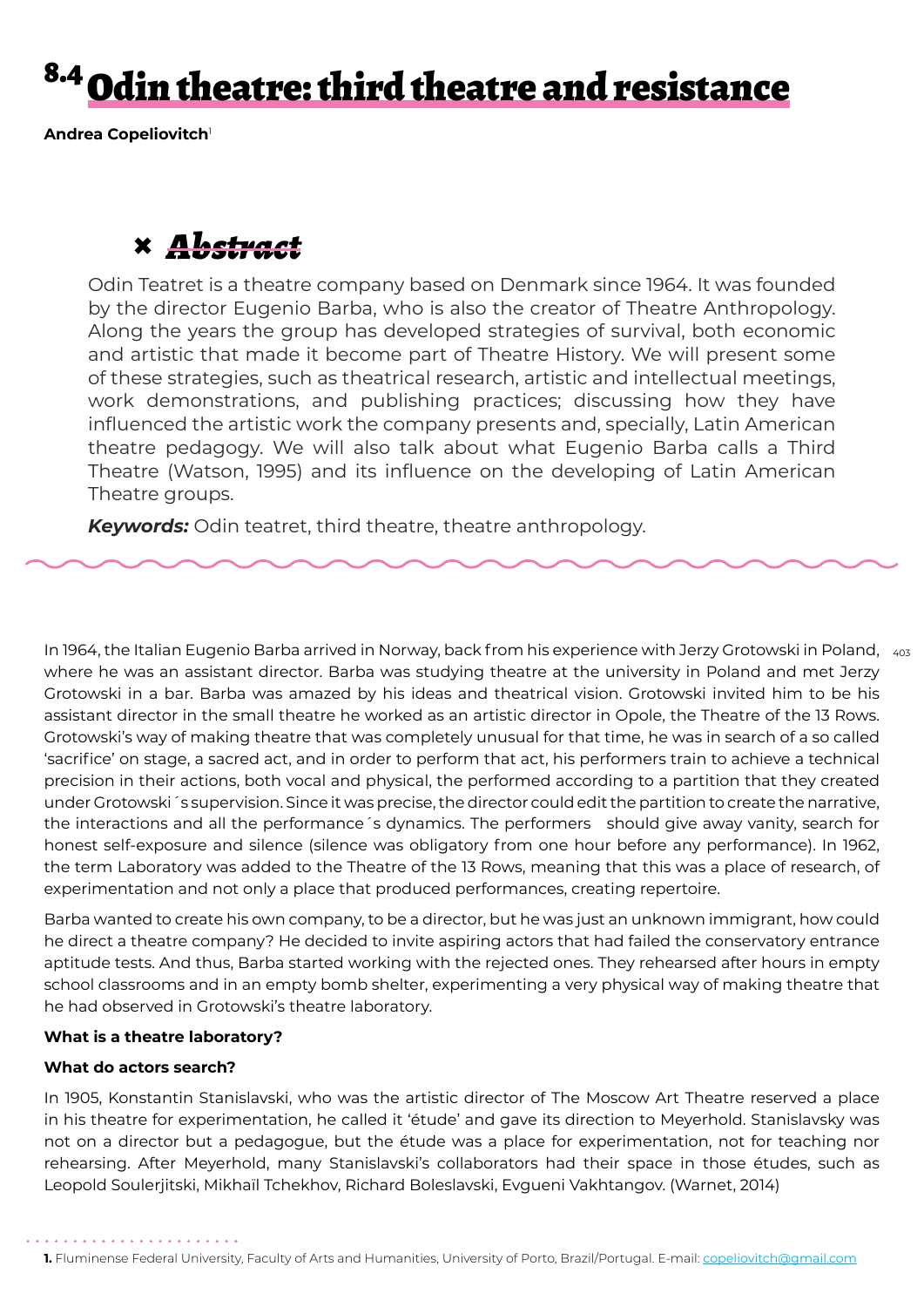### Theatrical research and training

Grotowski (1992) said that theatre is an encounter, a human authentic encounter between actor and spectator, between actors and themselves. How do we open and prepare ourselves to this great encounter? Grotowski experimented hard physical training to get to know ourselves, beyond our usual selves, beyond our thoughts and conceptions about ourselves; In that way we search our reactions, our limits, our memory in our bodies. It is not a psychoanalytical kind of knowledge, but a very physical, down to earth kind of knowledge that reflects on the performers´ actions and reactions on stage. Of course, Grotowski´s training had an aesthetical result on stage, the performer behavior and actions were very different from quotidian actions, they were very intense and strange.

When the young Eugenio Barba got in touch with this way of making theatre, it opened to him a new world of possibilities, so working with the actors and actresses that have not been accepted in Oslo´s Conservatoire was not a challenge per se, because the skills he need from this people were very different from those requested by the conservatoire, he needed performers who would be available to work very hard and take a leap into the unknown. Those brave young man and women were the founders of Odin Teatret.

### Else Marie Laukvik

404

Here we open parenthesis for a narrative about one of Odin Teatret´s actresses: Else Marie Laukvik: the last actress to join this original group in Norway; and the last one remaining from this original group (she is still in the group).

Laukvik tells us<sup>2</sup>. that when she joined the company, she knew who Barba was, she had seen him before at the university, in the elevator, but he had not noticed her. He didn't remember her. She asked to join the group. All the other actors started to develop their bodies (for their work was very physical) except her. Barba asked her to do typing jobs, she didn't get any role in the performance they were rehearsing. Since there was no pressure, she could observe and study the play. One of the actresses left, she already knew the role and she was able to replace her. More than fifty years later, a wiser Barba comments on the episode $\delta$ :

# "Actors are not like trees, they don't follow the seasons, for some, it might take a week, while for others it might take years…"

After all these years he could say that "Else Marie has taught all the actresses in Odin Teatret.". Here we quote another comment he made during the Cohabitation Artistic Residence of february 2020 at Odin Teatret:

## "What I see in an actor are the limits and not the skills."

And he didn´t mean it as a negative comment, but more in the sense that we, human beings, struggle to surpass ourselves. And that struggle is drama, all drama has a force that prevents the course of the action. That struggle is the basis of theatre.

**3.** Notes from the same residence, 2020.

**<sup>2.</sup>** From personal notes taken in collective and individual conversations with Barba and Laukivik during the artistic residence Cohabitation 2020, at Odin Teatret, Denmark.